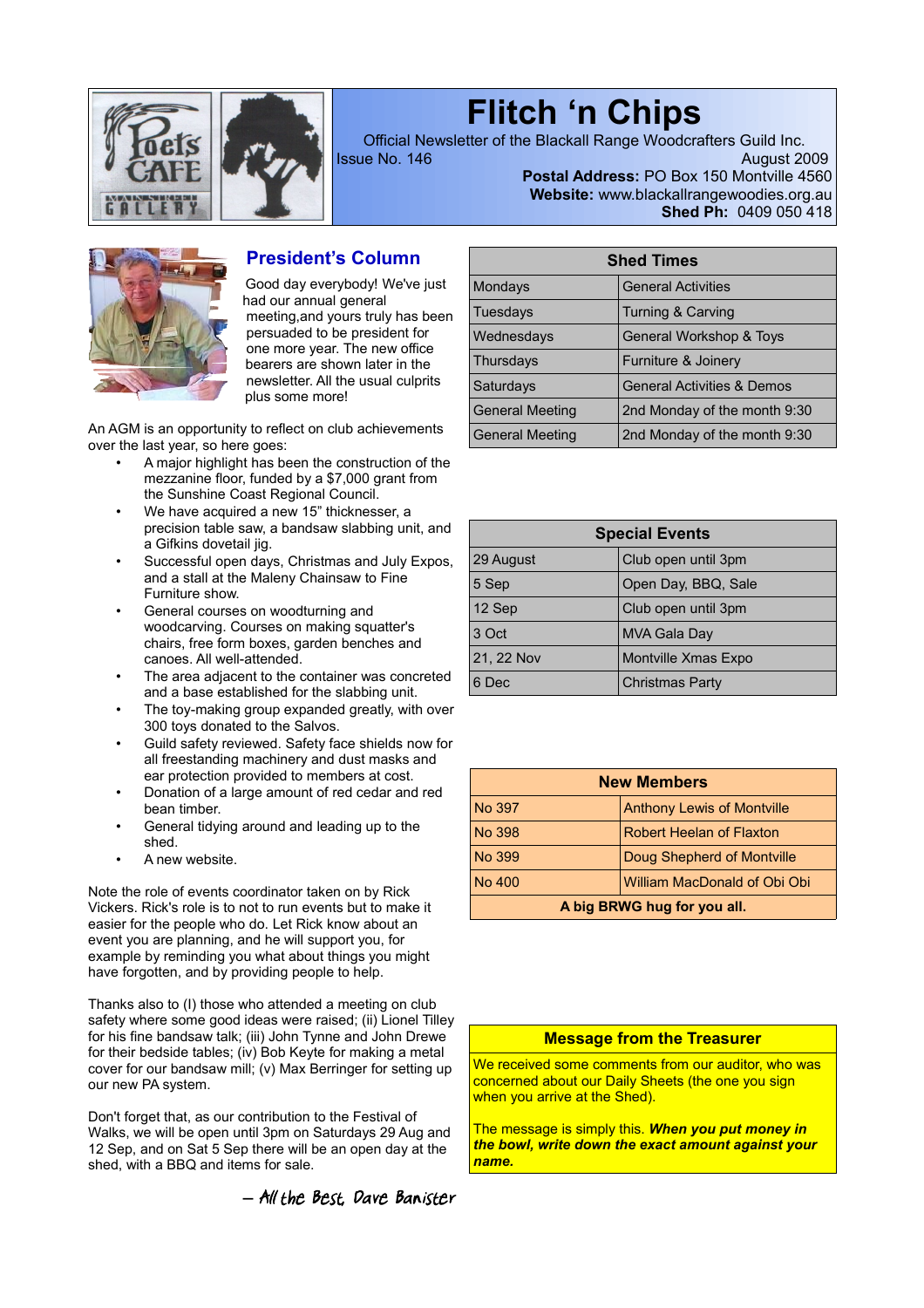| <b>Shed Captain Roster</b> |                  |           |                  |          |                      |                 |               |
|----------------------------|------------------|-----------|------------------|----------|----------------------|-----------------|---------------|
| August 2009                |                  |           |                  |          |                      |                 |               |
|                            | Monday           | Wednesday |                  | Thursday |                      | Saturday        |               |
| 3                          | Harry Wood       | 5         | John Close       | 6        | John Clarke          | 8               | Peter Simpson |
| 10                         | <b>Ray Curry</b> | 12        | <b>Bob Keyte</b> | 13       | Lionel Tilley        | 15 <sub>1</sub> | Doug Skinner  |
| 17                         | Dave Banister    | 19        | Cec Wakerley     | 20       | <b>Terry Crowson</b> | 22              | Dave Banister |
| 24                         | George Blowers   | 26        | Keith Muirhead   | 27       | John Drewe           | 29              | Warne Wilson  |

| September 2009                                                     |                |           |                |          |                      |          |               |
|--------------------------------------------------------------------|----------------|-----------|----------------|----------|----------------------|----------|---------------|
|                                                                    | Monday         | Wednesday |                | Thursday |                      | Saturday |               |
|                                                                    |                | 2         | John Close     | 3        | John Clarke          | 5        | Dave Banister |
| 7                                                                  | Harry Wood     | 9         | Bob Keyte      | 10       | Lionel Tilley        | 12       | Doug Skinner  |
| 14                                                                 | Ray Curry      | 16        | Cec Wakerley   | 17       | <b>Terry Crowson</b> | 19       | Dave Banister |
| 21                                                                 | Dave Banister  | 23        | Keith Muirhead | 24       | John Drewe           | 26       | Warne Wilson  |
| 28                                                                 | George Blowers | 30        | John Close     |          |                      |          |               |
|                                                                    |                |           |                |          |                      |          |               |
| <b>TUESDAYS are organized by carvers including George Blowers.</b> |                |           |                |          |                      |          |               |

*If you can't make it on your day, please arrange for someone to swap with you!*

#### **DUTIES AND RESPONSIBILITIES OF SHED CAPTAINS**

Shed Captains are volunteers who are placed in charge of the shed from the time they open the shad until they close it down. They signify their identity by displaying their name on the board provided and wearing the Shed Captain badge.

Shed Captains may transfer their responsibility for all or part of a meeting to another Shed Captain by mutual agreement. If a change is necessary and a replacement is not available, the rostered member is to notify the President. The shed must not operate without the presence of a Shed Captain and members must always be able to identify who is Shed Captain.

The main responsibility of the Shed Captain is to safeguard those members present, Guild property and other assets in the care of the Guild. Their duties include:

a. Opening the building and preparing it for members' arrival. This will include the required lighting, checking the mobile phone, undertaking a quick security check to ensure no breach has occurred since the last meeting, turning on the water pump, filling and turning on the urn and opening the general doorways.

b. General supervision and liaison with Activity Officers and Safety Officers to ensure Guild policies and procedures are being observed. Be particularly watchful to detect any unsafe practices and tactfully ask them to counsel those members involved.

c. Acting as overall coordinator should any emergence situation occur. For this reason, Shed Captains are urged to be familiar with appropriate actions in the event of emergencies, and if they do not have First

Aid qualifications, to be aware of members who do in the event of their assistance being required.

d. Reporting to the Shed Manager any aspect of building, equipment and meeting operations requiring attention.

e. In conjunction with Activity Officers, supervising members' use of club equipment, reminding them of accreditation requirements, general safety procedures, the need to subscribe required usage fees and the procedure to follow to be properly qualified to use each item of equipment. Ensure 'Blue Badge' members in particular are made to feel comfortable. Ensure members pay for timber and other items as far as practicable.

f. Being the first contact for enquiries from visitors, prospective new members, the media etc. in the absence of any specific member expecting such contact.

g. Closing down the building at the end of each meeting (phone, urn and other equipment, electricity switches, general cleanliness, water pump, lighting, air filtration units and security of workshop and toilet block) in accordance with established and publicised club policy and procedures.

Shed Captains are rostered for specific days in accordance with a regular list of meetings and these days will be shown on the roster.

*Shed Captains are senior members who act with the authority of the Committee and Membership, and wear the Shed Captain badge with pride. Please assist them in carrying out their responsibilities whenever you can.* 

*―* Peter Simpson, Safety Officer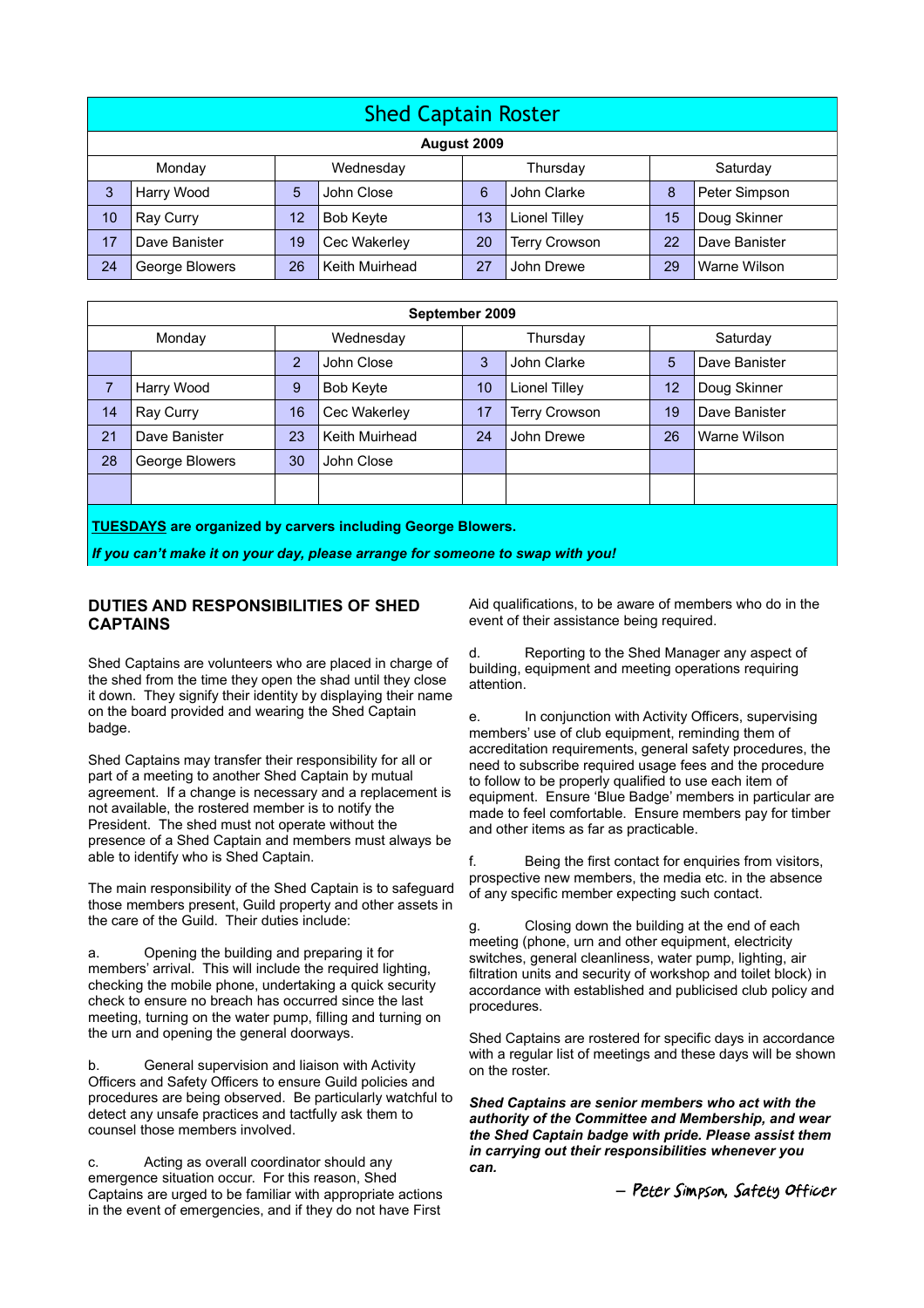



## **MAPLETON HARDWARF.**

## Your handy hardware store.

Car. Obi Obi Rd & Emu Walk, **MAPLETON** Phone/Fax: 5445 7773. "Dremels" & Accessories "Carb-i-tool" Router Bits

See us first for WATTYL stains & paint; dressed timber; sheet goods & dowels; hand & power tools at low, low prices; tool sharpening service; key cutting; and nursery & garden supplies. C'mon in and say G'day! .........Rob & Toni.



#### **CHAINSAWS: Guide Bars and Chains** Article 6 of 11

The guide bar and chain together make up the "business end" of any chainsaw. If that combination is not working, then nothing happens in the way of cutting timber. That's why it's useful to have some basic understanding of their respective functions.

The guide bar has the very important job of carrying the cutting action of the chain on to and into the timber and of providing a stable guide for the chain as it moves around the bar at very high speed. Modern guide bars come in two kinds:

**"Hard-nosed"** – that is, made in one solid steel piece with a special hard-facing at the outer tip where the chain turns, and

**"Sprocket-nosed"** – that is, with a sprocket similar to the drive sprocket, incorporated in the tip of the bar, and turning on a roller bearing.

The sprocket-nosed bar, such as the Stihl "Rollomatic", which is becoming much more common, has these advantages over the hard-nosed type:

- 1. It requires less power to drive the chain, because there's less friction on the tip of the bar. This means more power for the job of cutting wood.
- 2. The tip of any guide is where most wear occurs. On the sprocket-nose bar, this tip can be replaced, thus extending the life of the bar.
- 3. Being able to replace the tip of the bar greatly reduces the cost of maintaining the saw.
- 4. Correct chain tension is easier to maintain a significant safety factor, because a loose chain considerably increases the risk of kick-back.

But hard-nosed bars, which were very successfully used for many years before the introduction of the sprocketnosed type, still have some advantages. They'll keep working under very dirty operating conditions, for instance.

However, the disadvantage of the non-replaceable tip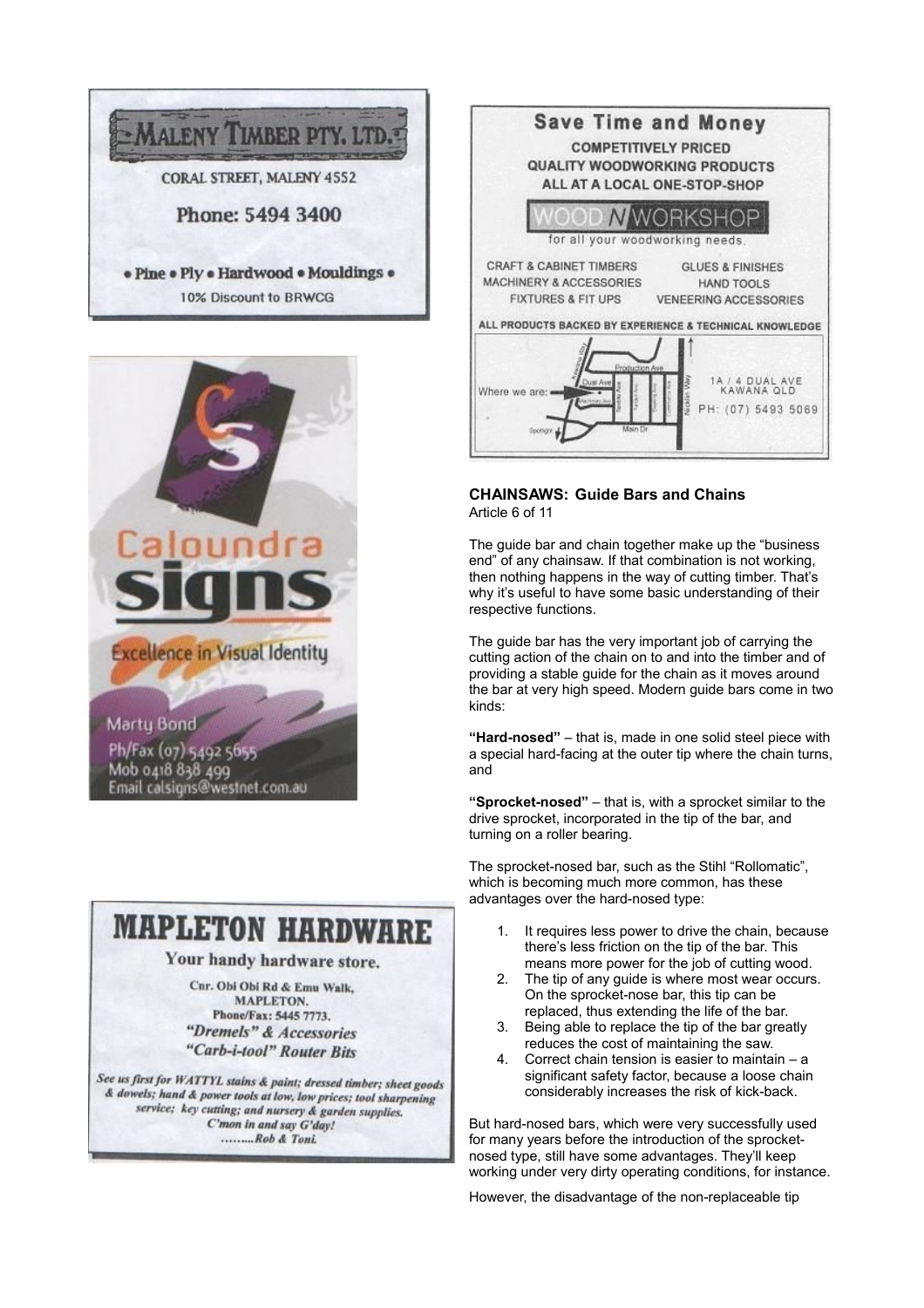means that when the vital hard-facing on the tip does wear out eventually, the whole bar has to be replaced.

Lubrication of the guide bar is very important. Automatic oiling systems such as the Stihl "Oilomatic" and "Ecomatic" systems are used on modern chainsaws, but it's important to use the oil recommended by the manufacturer.

Using old engine oil to lubricate a guide bar will greatly reduce its life.

#### **Next – Getting the right chain**



Contact Roger Loughnan Real Estate for the largest range of exclusively listed properties on the Blackall Range from \$100,000 - \$2,000,000. Actively supporting our community

#### **Timber flow and Storage**

The warmer and drier weather this month has had a good effect on the kiln, as a moisture reading indicates that the present load of camphor laurel is ready to remove for storage in the racks.

We have good stocks of popular timbers including camphor laurel, silky oak, hardwood, red cedar and red bean. Other timbers are also available including tulip oak, white cedar and white ash.

Ron Donald has continued to slabs logs on dry Saturdays. Green slabs under corrugated iron, and waiting for the kiln, include jacaranda and black wattle.

The annex area near the kiln is a general mess and I will be calling soon for a working bee to reorganise the racks we have available, which are currently being cluttered with odd pieces and short lengths of various types. The camphor laurel in the back racks is partly of poor quality, being the remains of much sorting to find the best colour, and I will need workers to help trim these slabs to usable timber.

Please be aware that wood dust of all types is dangerous to health, but some timbers in particular need special care. Please wear a mask when working with red bean or Mackay cedar.

The kiln is functioning well with the new timers. The fans circulating hot air from the heat collector on the roof switch on and off during each day, but it would be an advantage to have automatic switching on the exhaust fans to have them on a time later in the day so as to remove the hot moisture-

laden air after the heat build-up.

In loading and unloading the kiln, the dangerous practice of six men running with a narrow trolley loaded with a ton of timber to get it up and into the kiln must stop before someone is injured. I can see two possible solutions:

- Either use the trolleys on the flat concrete to bring the timber to the kiln, and load it into the kiln by hand.
- Or, engineer a winch and cable with a hole in the back wall to pass the cable through the paint shop to an anchor point near the water tank.

### *―* Warne Wilson

#### **For Sale:**

*―* Mr Ed

Morton Lathe Scroll Chuck

Some tools, gouges, etc.

Contact Paul Smith "Montville Woods" Western Avenue, Montville Phone: 0418 873 183



#### **Shed captains:**

On Sat 25 July, a meeting of senior members was held to discuss the role of shed captain. The main driver of the meeting was that, with the club's growth, safety is an increasing issue. The role of the shed captain was felt to be pivotal. For this reason, it was decided that:

- The name of the day's shed captain will be clearly visible on entry to the shed.
- The Shed Captain will be clearly visible.
- Members are to make themselves aware of who is Captain that day.
- The Activity Officers are to assist the Shed Captain.
- The Shed Captain will focus on activities in and out of the shed, rather than working on their own projects.
- The duties of the Shed Captain will be written up and available for all to see.